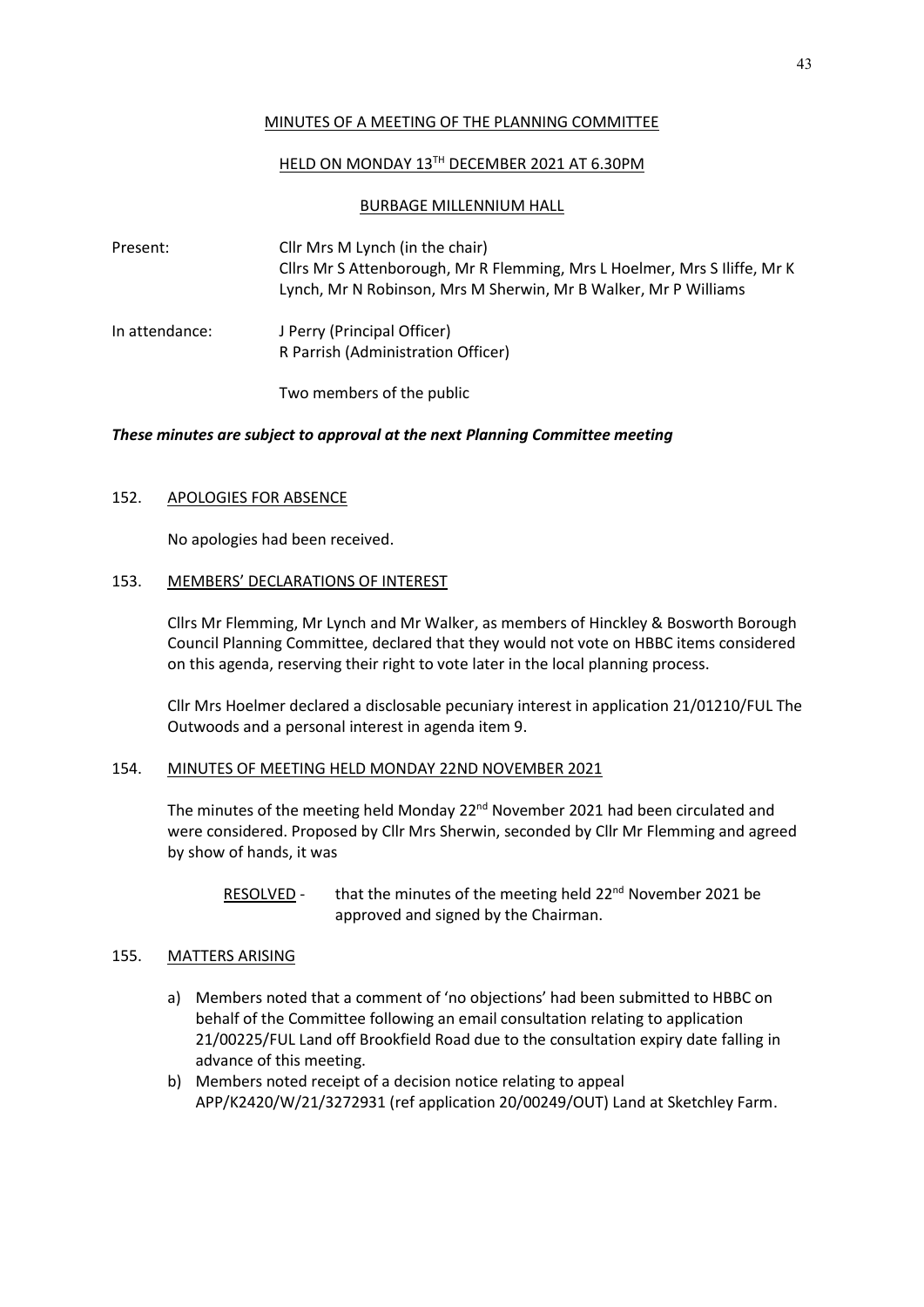### 156. PUBLIC QUESTIONS & COMMENTS

One member of the public made comments relating to application 21/01210/FUL The Outwoods.

# 157. APPLICATIONS HAVING RECEIVED CONSENT

| 21/01168/HOU    | 48 The Fairway – Single storey extension at front and rear of<br>house, alterations to roof                                                                                                     |
|-----------------|-------------------------------------------------------------------------------------------------------------------------------------------------------------------------------------------------|
| 20/00777/CONDIT | 103 Coventry Road – Variation of conditions 2, 4, 5, 6,13 and 16<br>of planning permission 19/00383/FUL to amend garages serving<br>plots 3 and 4 to incorporate a dormer window and rooflights |
| 21/01169/NMA    | 218 Brookside – Non material amendment to planning<br>permission 21/00150/FUL juliet balconies to rear, to replace<br>windows                                                                   |
| 21/01179/HOU    | 202 Rugby Road – Single storey extension at front, side and rear<br>of house                                                                                                                    |
| 21/01138/HOU    | 81 Duport Road - Two storey side extension                                                                                                                                                      |
| 21/01077/NMA    | Merrifield House Merrifield Gardens - Non material<br>Amendment to planning permission 18/00159/FUL to amend<br>the garage design of Plots 4 and 5                                              |

### 158. APPLICATIONS HAVING BEEN WITHDRAWN

21/01157/HOU 2 Broadsword Way – First floor front extension above garage

#### 159. REVIEW OF APPLICATIONS RECEIVED

Cllr Mrs Hoelmer left the meeting at this point.

| 21/01210/FUL | The Outwoods Farmhouse The Outwoods - Demolition of   |
|--------------|-------------------------------------------------------|
|              | buildings and dwelling, construction of six dwellings |

Members welcomed the development of this derelict and unsightly brownfield site however they objected to the application on the grounds of public safety and increased traffic congestion, for the following reasons:

- Lack of visitor parking provision
- Lack of passing place for traffic accessing and exiting the development, posing a hazard for both vehicles and pedestrians
- Increase in volume of traffic on an extremely narrow (single track) road which is already hazardous and suffers from congestion at peak times especially at the entrance to London Road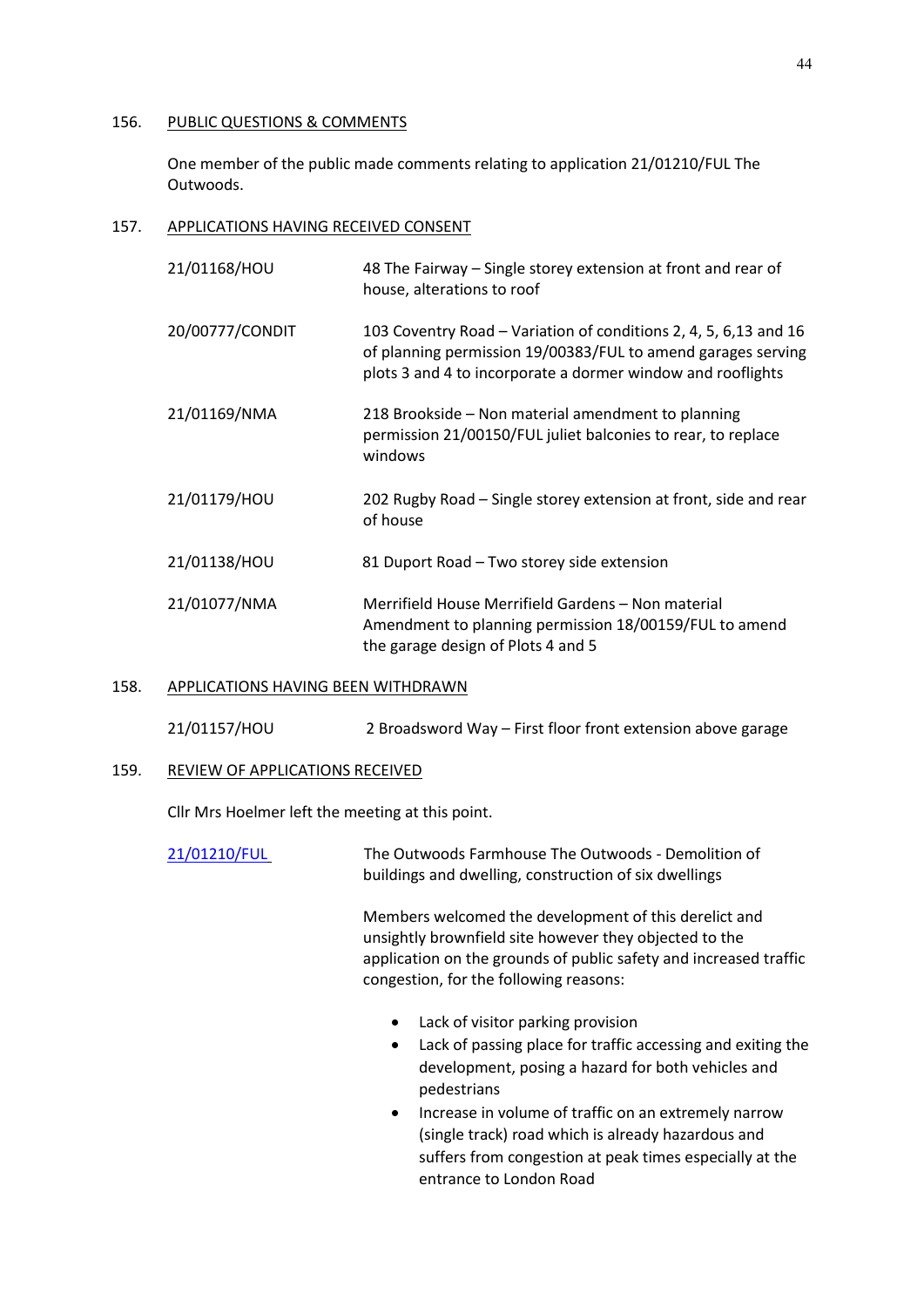- Lack of a pedestrian footpath, posing danger to pedestrian users, including high volumes of school-aged children and young people attending the nearby college
- Difficulty of access for emergency vehicles

Members wished to call for a site visit and Borough Cllr Mr Flemming agreed to call in the application.

Two members of the public left the meeting at this point. Cllr Mrs Hoelmer returned to the meeting.

| 21/01222/HOU    | 121 Lutterworth Road - Single storey rear/side extension                                                                                                                                                                                                                                                    |
|-----------------|-------------------------------------------------------------------------------------------------------------------------------------------------------------------------------------------------------------------------------------------------------------------------------------------------------------|
|                 | No objections                                                                                                                                                                                                                                                                                               |
| 21/01239/HOU    | 28 Brockhurst Avenue - Single storey extension at rear of house                                                                                                                                                                                                                                             |
|                 | No objections                                                                                                                                                                                                                                                                                               |
| 21/01356/TPO    | 15 Briarmead - Works to T1 Ash tree                                                                                                                                                                                                                                                                         |
|                 | Members agreed to raise no objections to this application,<br>provided the Borough Tree Officer approved of the proposed<br>works                                                                                                                                                                           |
| 21/01063/CONDIT | Land south of Bonita Bullfurlong Lane - Variation of conditions 1<br>(start date), 2 (reserved matters application), 4 (land<br>contamination) and 8 (drainage) attached to application<br>19/01404/OUT granted under appeal reference:<br>APP/K2420/W/20/3256614 to alter the wording of the<br>conditions |
|                 | Members agreed to raise no objections to this application,<br>provided that Borough Officers could ensure that, should the<br>site be developed piecemeal, there would be no issues<br>regarding site drainage, and that any necessary conditions be<br>imposed to minimise the risk of such issues.        |

### 160. COUNTY COUNCIL TREE WARDEN SCHEME

Following discussion, it was agreed to form a Tree Warden Task & Finish Group, with an initial membership of Cllr Mr Robinson and Cllr Mr Rob Mayne, with Cllr Mrs Hoelmer in an advisory capacity, to consider the County Council's Tree Warden scheme and other project options. An invitation to join the group was to be sent to all other Members not on the Planning Committee.

#### 161. SHEEPY NEIGHBOURHOOD PLAN, REGULATION 16

Notification of Proposed Updates to Sheepy Neighbourhood Plan - Regulation 16 of the Neighbourhood Planning (General) Regulations 2012 had been circulated to all Members and was considered. It was agreed that no response would be made.